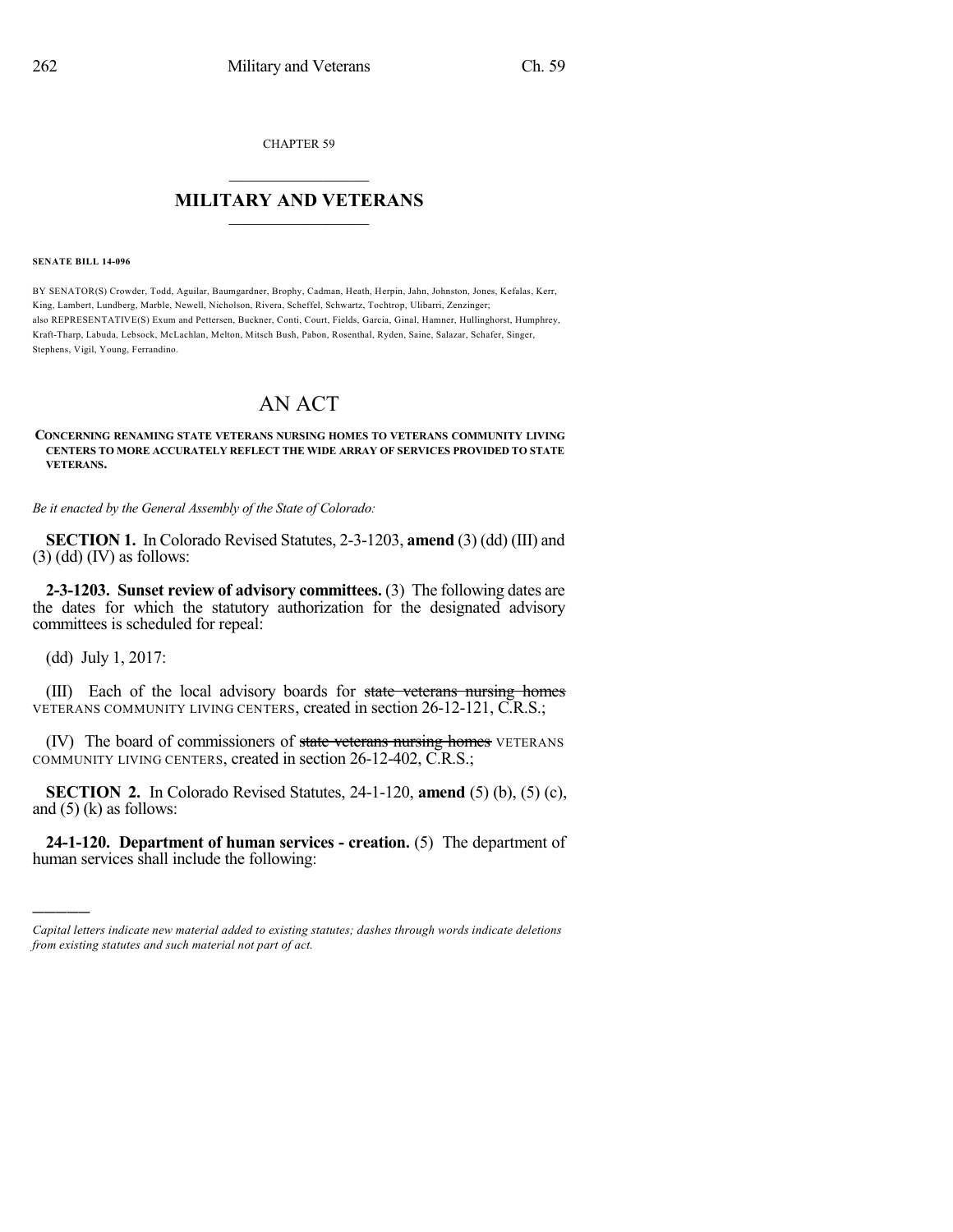(b) The Colorado state veterans COMMUNITY LIVING center at Homelake, which is transferred by a **type 2** transfer to the department of human services;

(c) The Colorado state veterans nursing homes VETERANS COMMUNITY LIVING CENTERS, created by part 2 of article 12 of title 26, C.R.S., which are transferred by a **type 2** transfer to the department of human services;

(k) The board of commissioners of  $state$  veterans nursing homes VETERANS COMMUNITY LIVING CENTERS, created in section 26-12-402, C.R.S. Said board and its powers, duties, and functions are transferred by a **type 2** transfer to the department of human services.

**SECTION 3.** In Colorado Revised Statutes, 24-51-310, **amend** (1)(i) as follows:

**24-51-310. Persons not eligible for membership.** (1) Persons not eligible for membership in the association include:

(i) Employees of a nonprofit public hospital, long-term care facility,  $\sigma$ r health care facility, OR VETERANS COMMUNITY LIVING CENTER which was previously affiliated with the association if such employees were hired subsequent to the sale, lease, or transfer of the hospital or state nursing home VETERANS COMMUNITY LIVING CENTER;

**SECTION 4.** In Colorado Revised Statutes, 24-113-103, **amend** (3) (c) as follows:

**24-113-103. State competition with private enterprise prohibited exceptions.** (3) The restrictions on competition with private enterprise contained in this section do not apply to:

(c) State veterans' homes VETERANS COMMUNITY LIVING CENTERS, except the state veterans' home COLORADO VETERANS COMMUNITY LIVING CENTER at Rifle, Colorado;

**SECTION 5.** In Colorado Revised Statutes, **amend** 26-12-101 as follows:

**26-12-101. Short title.** This article shall be known and may be cited as the "State" Veterans Nursing Homes "VETERANS COMMUNITY LIVING CENTERS Act".

**SECTION 6.** In Colorado Revised Statutes, **repeal and reenact, with amendments,** 26-12-102 as follows:

**26-12-102. Definitions.** AS USED IN THIS ARTICLE, UNLESS THE CONTEXT OTHERWISE REQUIRES:

(1) "CENTRAL FUND" MEANS THE CENTRAL FUND FOR VETERANS COMMUNITY LIVING CENTERS ESTABLISHED IN SECTION 26-12-108.

(2) "EXECUTIVE DIRECTOR" MEANS THE EXECUTIVE DIRECTOR OF THE STATE DEPARTMENT OF HUMAN SERVICES.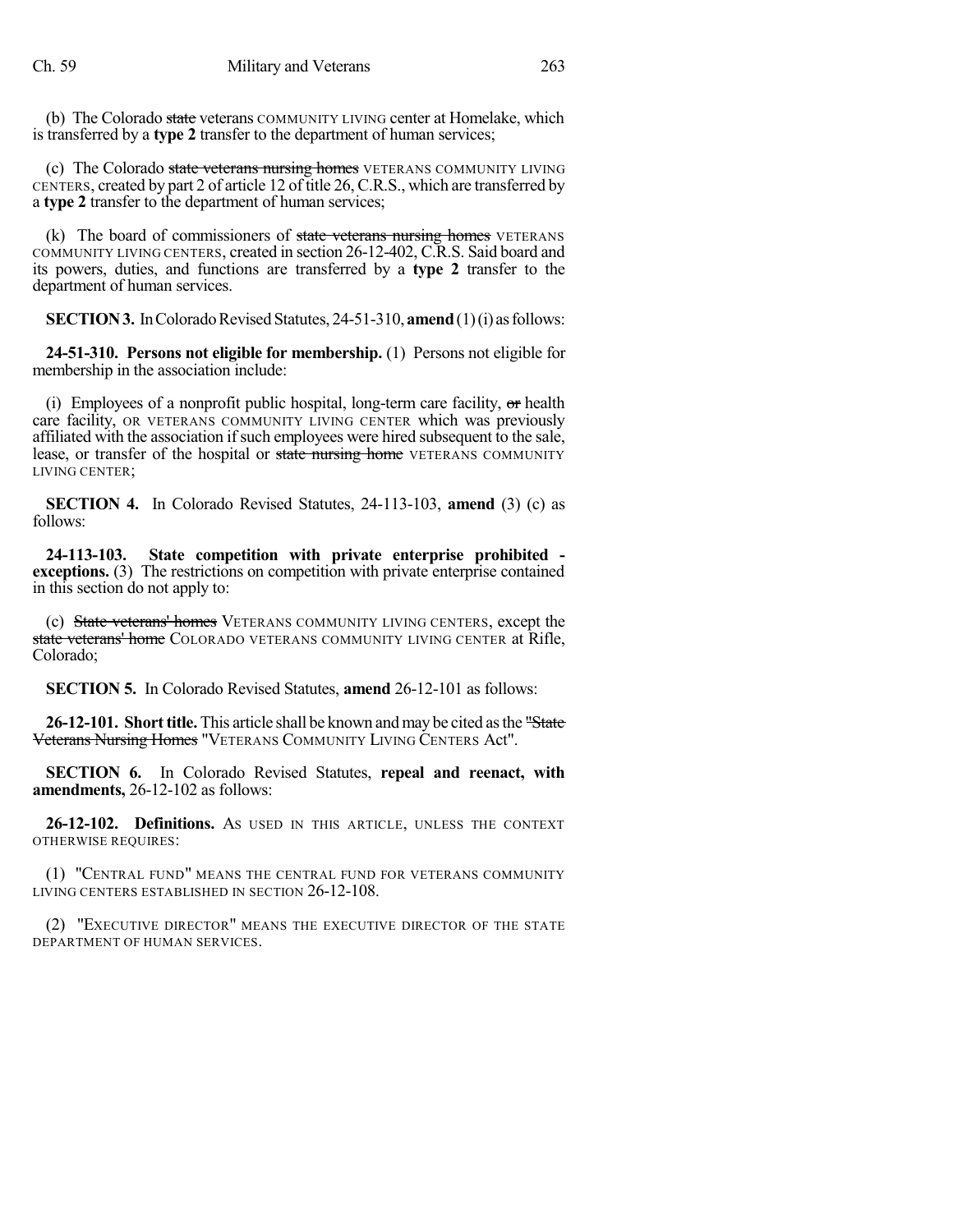(3) "RESIDENT"MEANS A PERSON WHO RESIDES IN A VETERANS CENTER OPERATED PURSUANT TO THE PROVISIONS OF THIS ARTICLE.

(4) "STATE BOARD" MEANS THE STATE BOARD OF HUMAN SERVICES.

(5) "STATE DEPARTMENT" MEANS THE STATE DEPARTMENT OF HUMAN SERVICES.

(6) "VETERANSCENTER"MEANS ANY VETERANS COMMUNITY LIVING CENTER AND ANY PROGRAM OPERATED BY A VETERANS COMMUNITY LIVING CENTER, INCLUDING DOMICILIARY SERVICES, DAY CARE, AND ANY OTHER PROGRAMS AT THE CENTER.

(7) "VETERANS COMMUNITY LIVING CENTER" MEANS A VETERANS CENTER THAT HAS BEEN DESIGNED AND CONSTRUCTED SO AS TO QUALIFY FOR FEDERAL FUNDS UNDER THE PROVISIONS OF FEDERAL PUBLIC LAW 88-450, AS AMENDED, AND THAT IS OPERATED SO AS TO QUALIFY FOR PER DIEM PAYMENTS FROM THE UNITED STATES VETERANS ADMINISTRATION UNDER THE PROVISIONS OF 38 U.S.C. SEC. 1741.

**SECTION 7.** In Colorado Revised Statutes, **amend** 26-12-103 as follows:

**26-12-103. State board duties- rule-making.** The state board shall adopt rules for the management, control, and supervision of the state nursing homes VETERANS CENTERS operated pursuant to the provisions of this article.

**SECTION 8.** In Colorado Revised Statutes, 26-12-104, **amend** (1) as follows:

**26-12-104. Eligibility for care.** (1) A person shall MUST be considered for admission to any state nursing home A VETERANS CENTER if he or she meets the eligibility requirements prescribed in state and federal regulations.

**SECTION 9.** In Colorado Revised Statutes, **amend** 26-12-105 as follows:

**26-12-105. Application for admission - preference.**(1) Any personmay apply for admission to any state nursing home A VETERANS CENTER in the manner prescribed by rules of the state board.

(2) All applications shall be voluntary APPLICATION FOR ADMISSION IS VOLUNTARY, and any A person admitted to a state nursing home shall have VETERANS CENTER HAS the right to leave the state nursing home VETERANS CENTER at any time he or she chooses.

(3) A state nursing home VETERANS CENTER shall review all applications for admission with reasonable promptness.

(4) If the number of eligible applicants exceeds the available facilities in a state nursing home, the state nursing home VETERANS CENTER, THE VETERANS CENTER shall give preference in admission to persons whose needs are greatest under standards established in state and federal regulations.

**SECTION 10.** In Colorado Revised Statutes, **amend** 26-12-106 as follows:

**26-12-106. Vacancies- additional admissions.**In the eventthat vacanciesoccur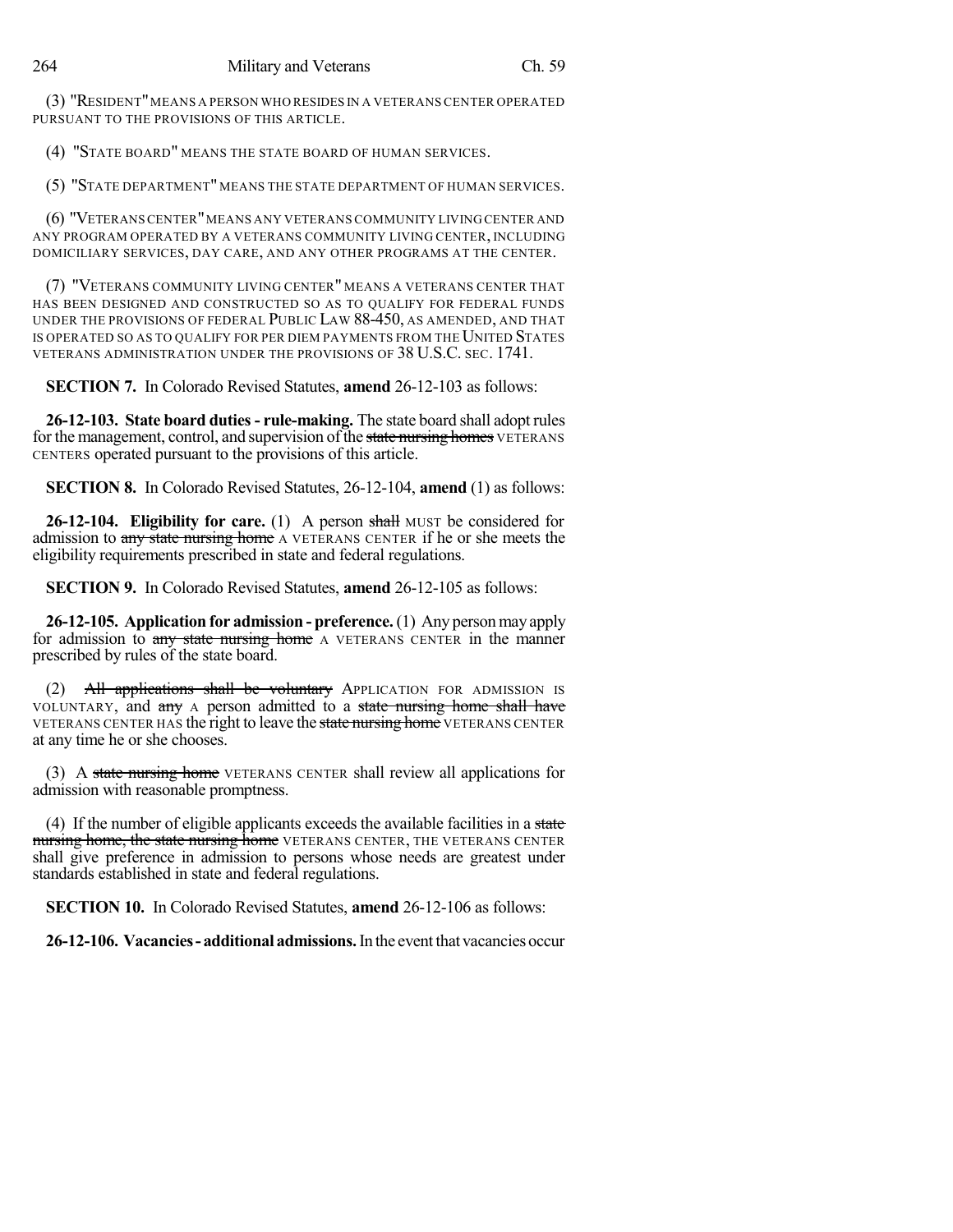### Ch. 59 Military and Veterans 265

in a state nursing home VETERANS CENTER and there are no applications for admission from persons eligible under PURSUANT TO section  $26-12-104$ , the state nursing home VETERANS CENTER shall be open for temporary occupancy to any person based on the person's need for medical care and ability to pay for services in accordance with the rules of the state board.

**SECTION 11.** In Colorado Revised Statutes, **amend** 26-12-107 as follows:

**26-12-107. Standards - management.** (1) Each state nursing home VETERANS CENTER shall be operated and maintained under standards established by the department of public health and environment.

(2) Each state nursing home shall VETERANS CENTER MUST have:

(a) A nursing home administrator; and

(b) Such additional employees, including medical and nursing personnel, asmay be required to provide mursing home services for which the state nursing home VETERANS CENTER was licensed.

(3) All state nursing homes shall VETERANS CENTERS MUST be managed as a group by the state department, unless the state department contracts for the management of a state nursing home VETERANS CENTER in accordance with section 26-12-119.

**SECTION 12.** In Colorado Revised Statutes, **amend** 26-12-108 as follows:

**26-12-108. Payments for care - funds - annual report - collections for charges - central fund for veterans centers created - repeal.** (1) (a) The state department shall establish rates for the care of residents, which rates shall MUST be as nearly equal to the cost of operation and maintenance of the state nursing homes VETERANS CENTERS as practicable. Paymentsshall be made to the state department unless otherwise provided pursuant to a contract entered into in accordance with section 26-12-119. The state department shall deposit such payments together with any other moneys received from any source for the operation and maintenance of the state nursing homes VETERANS CENTERS with the state treasurer, who shall credit all such moneys to the central fund for state nursing homes VETERANS COMMUNITY LIVING CENTERS, referred to in this article as the "central fund", which fund is hereby created.

(a.3) (I) ALL UNEXPENDED AND UNENCUMBERED MONEYS REMAINING IN THE CENTRAL FUND FOR STATE NURSING HOMES AS OF JULY 1, 2014, SHALL BE TRANSFERRED TO THE CENTRAL FUND FOR VETERANS COMMUNITY LIVING CENTERS.

(II) THIS PARAGRAPH (a.3) IS REPEALED, EFFECTIVE JULY 1, 2015.

(a.5) For the fiscal year beginning July 1, 2007, and for each fiscal year thereafter, the general assembly shall appropriate from the general fund to the central fund an amount not exceeding ten percent of the total gross revenue accrued by the central fund during the preceding fiscal year in coordination with the state department's standard budget request process. The state department shall use these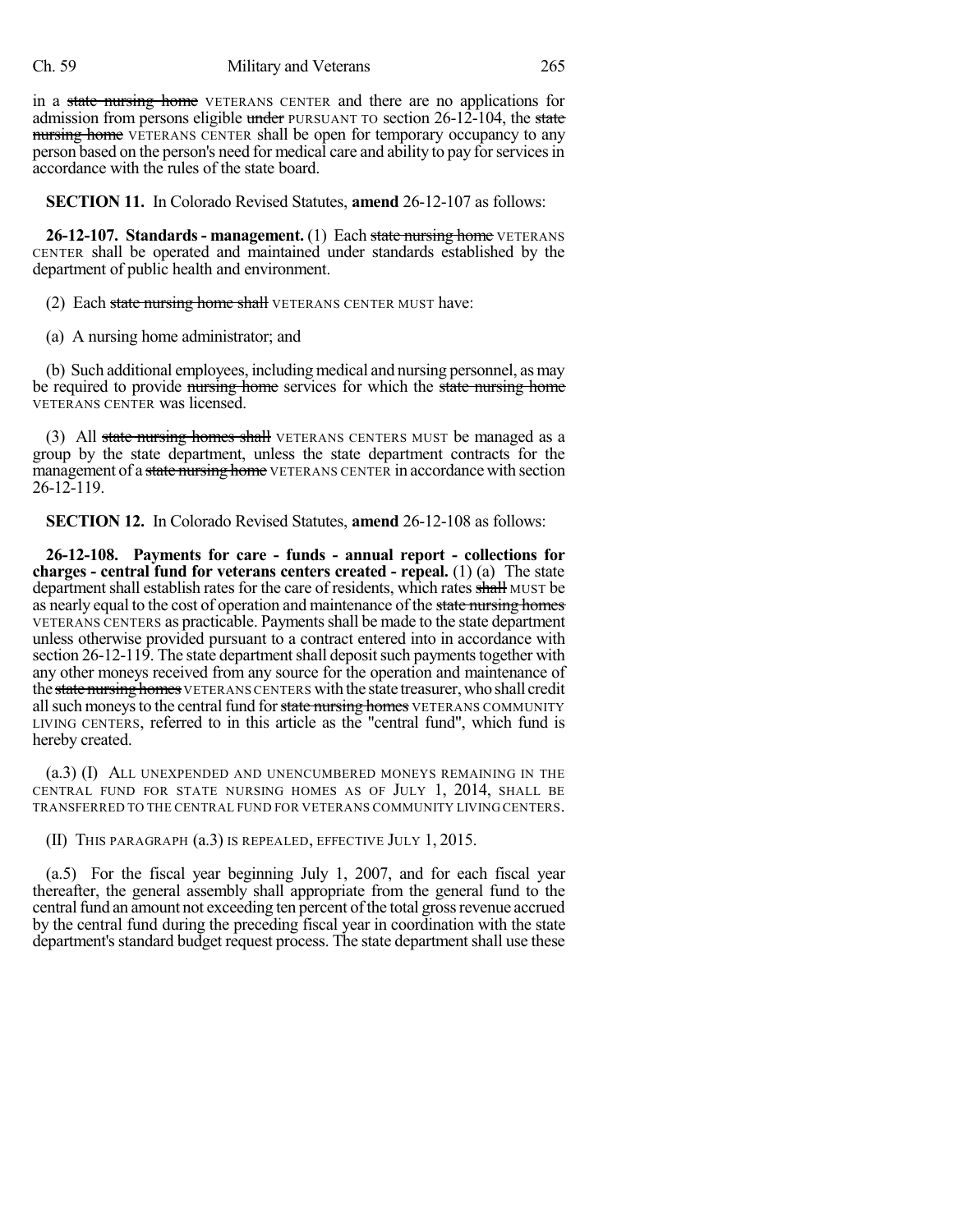funds to pay operational expenses of, and make capital improvements to, the state nursing homes VETERANS CENTERS.

(b) (I) The state department is authorized to expend moneys out of the central fund for the direct and indirect costs incurred by the state department for the operation and administration of the state nursing homes VETERANS CENTERS and for capital construction in connection with such state nursing homes VETERANS CENTERS. Such expenditures shall not require an appropriation by the general assembly but shall be limited to amounts in the central fund.

(II) All requests for capital construction submitted by the state department shall be considered by the capital development committee pursuant to section 2-3-1304, C.R.S.

(III) All interest derived fromthe deposit and investment of moneysin the central fund shall be credited to such fund. At the end of any fiscal year, all unexpended and unencumbered moneys in the central fund shall remain therein and shall not be credited or transferred to the general fund or any other fund.

(c) The state department shall prepare and submit to the general assembly an annual report detailing the financial status of each of the state nursing homes VETERANS CENTER. This report shall MUST also identify which of the state nursing homes VETERANS CENTERS administered pursuant to the provisions of this article are owned by the state but operated under contract by another entity.

(2) It is lawful for each state nursing home VETERANS CENTER and the Colorado state veterans COMMUNITY LIVING center at Homelake to deposit moneys belonging to the benefit fund established prior to July 1, 1985, and all donations or other voluntary contributionsthat may be received on or after that date in anymanner for the benefit of residents of each state nursing home VETERANS CENTER and the Colorado state veterans COMMUNITY LIVING center at Homelake in an interest-bearing account with a federally insured financial depository pursuant to section 24-75-603, C.R.S. Withdrawals from such accounts shall be made only for the benefit, aid, and assistance of residents of each state nursing home VETERANS CENTER or the occupants of the Colorado state veterans COMMUNITY LIVING center at Homelake, including recreational equipment and facilities.

(3) The executive director may, in the name of the people of the state of Colorado and through the attorney general, institute and maintain actions at law for the collection of charges due from residents of state nursing homes VETERANS CENTERS and the Colorado state veterans COMMUNITY LIVING center at Homelake, or said residents' conservators, guardians, executors, or administrators, resulting from the failure, neglect, or refusal of said persons to pay such charges.

**SECTION 13.** In Colorado Revised Statutes, **amend** 26-12-109 as follows:

**26-12-109. County chargeability.** For the purposes of this part 1, a resident in any state nursing home shall A VETERANS CENTER MUST be a charge for public assistance purposes to the county in which such state nursing home THE VETERANS CENTER is located.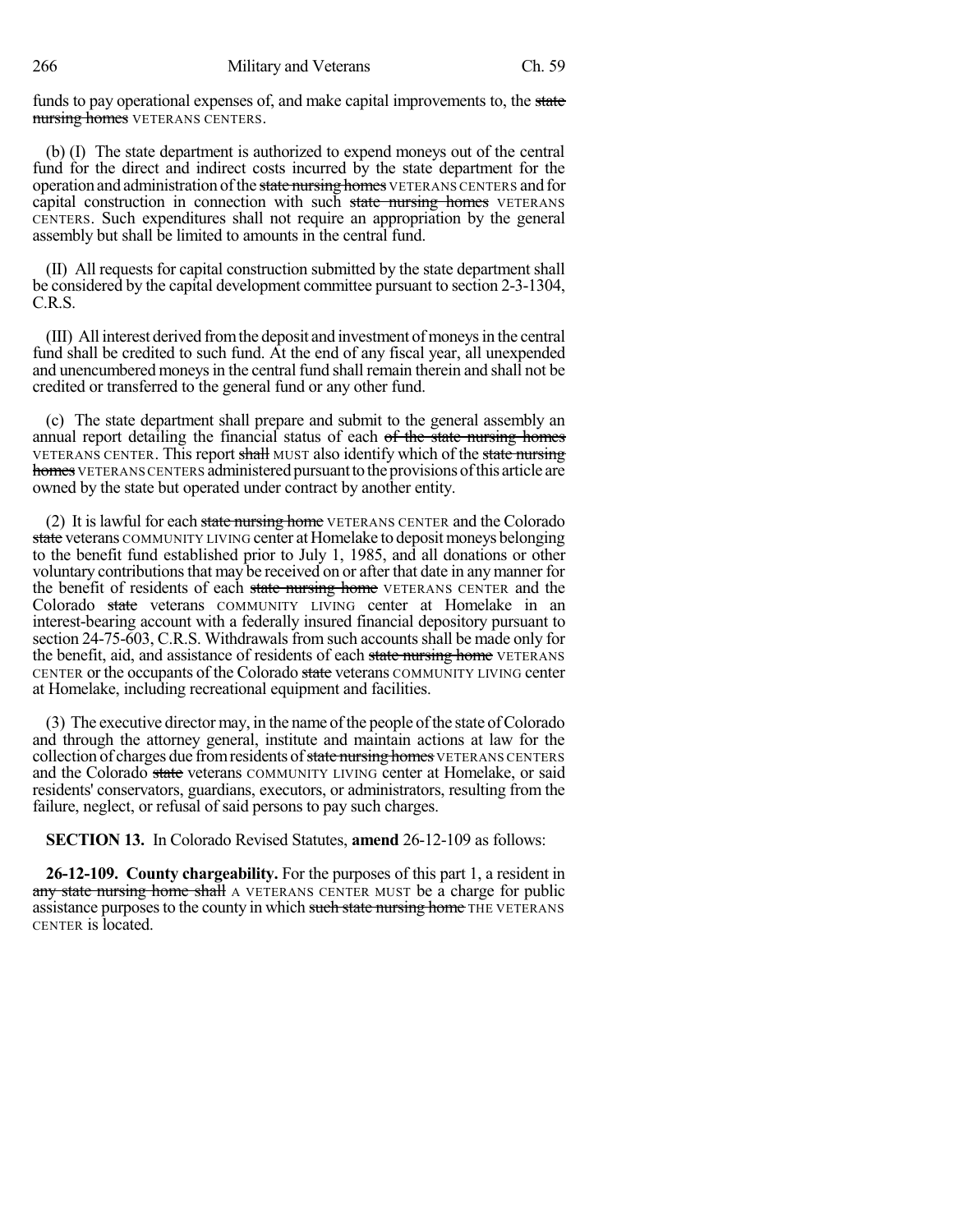**SECTION 14.** In Colorado Revised Statutes, **amend** 26-12-110 as follows:

**26-12-110. Declaration of policy - enterprise status.** (1) Any state nursing home or group of state nursing homes shall constitute A VETERANS CENTER OR GROUP OF VETERANS CENTERS IS an enterprise for purposes of section 20 of article X of the state constitution so long as:

(a) The state department retains authority to issue anticipation warrants on behalf of such state nursing home or group of state nursing homes THE VETERANS CENTER OR GROUP OF VETERANS CENTERS; and

(b) Such state nursing home or group of state nursing homes THE VETERANS CENTER OR GROUP OF VETERANS CENTERS receives less than ten percent of its total annual revenues in grants from the state and all Colorado local governments combined.

(2) So long as it constitutes an enterprise, a state nursing home or a group of state nursing homes VETERANS CENTER OR GROUP OF VETERANS CENTERS shall not be subject to any of the provisions of section 20 of article X of the state constitution.

**SECTION 15.** In Colorado Revised Statutes, **amend** 26-12-111 as follows:

**26-12-111. Proposed veterans community living centers - criteria.** (1) The state department, in consultation with the Colorado board of veterans affairs, shall be Is responsible for recommending any proposed sites for state nursing homes VETERANS CENTERS to be constructed, leased, or purchased on or afterJuly 1, 1998, to the capital development committee and the joint budget committee. The general assembly shall be IS responsible for the selection of any proposed site for such state nursing homes VETERANS CENTERS.

(2) When evaluating a potential site for a proposed state nursing home VETERANS CENTER, the following criteria shall MUST be considered:

(a) The proximity of the proposed facility VETERANS CENTER to veterans affairs medical services;

(b) The impact the proposed home VETERANS CENTER would have upon the financial viability of state nursing homes already in existence EXISTING VETERANS CENTERS; AND

(c) Whether there is an established bed need for the proposed state nursing home VETERANS CENTER basedupon the location ofColorado veterans, theirfamilies, and support systems.

(3) Any state nursing home A VETERANS CENTER constructed, leased, or purchased on or after July 1, 1998, shall MUST have a bed capacity of at least one hundred twenty beds.

(4) No state veterans nursing home shall A VETERANS CENTER MUST NOT be constructed on or after July 1, 1998, unless other state veterans nursing homes VETERANS CENTERS have maintained an average occupancy rate of at least eighty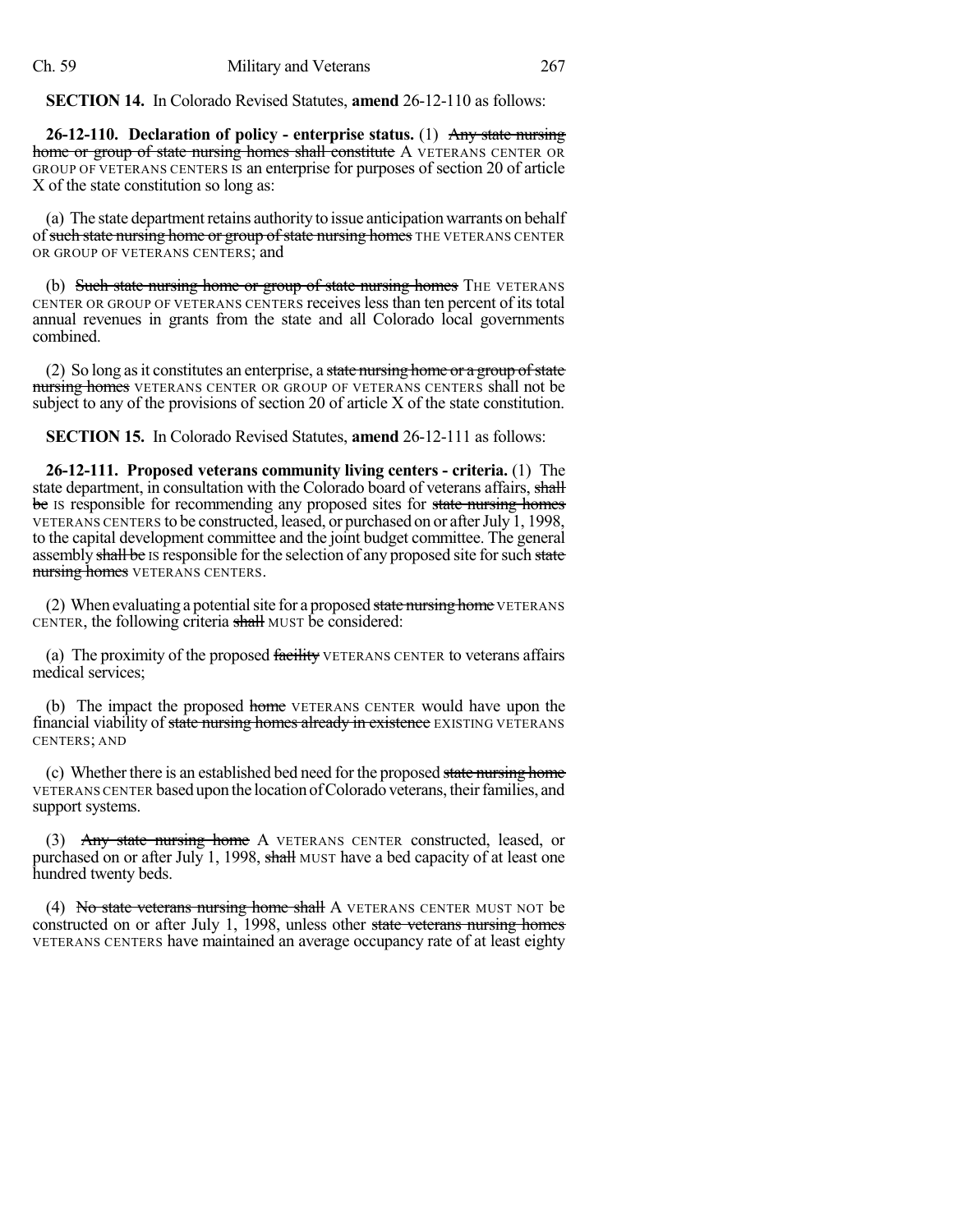percent over the six-month period immediately prior to the commencement of the construction of the new state veterans nursing home VETERANS CENTER.

**SECTION 16.** In Colorado Revised Statutes, 26-12-112, **amend** (1) and (2) as follows:

**26-12-112. Powers and duties of state department.** (1) The state department may, in addition to the powers granted in this article, whenever authorized and locations have been designated by the general assembly:

(a) Establish, construct, operate, maintain, and improve, within the state of Colorado, buildings and facilities, and the means necessary thereto, for the full exercise of the powers granted by this article;

(b) Identify the records that the nursing home administrator of each state nursing home VETERANS CENTER shall submit to the state department;

(c) Set aside a special sinking fund account in the central fund for the payment of anticipation warrants authorized by and issued under the provisions of section  $26-12-113$  and for the payment of interest due on such warrants; except that the state department shall not pledge the general income of the state of Colorado or appropriations made by the general assembly for any state nursing home VETERANS CENTER, nor shall it create a mortgage upon the property belonging to any such state nursing home VETERANS CENTER, for the payment of the principal of the warrants and interest thereon. The state department shall deposit into the sinking fund account fees and revenues received from residents at state nursing homes VETERANS CENTERS sufficient to cover necessary reserve accounts and principal and interest payments, which fees and revenues shall first be applied upon the payment of principal and such anticipation warrants and interest thereon. Any moneys in said THE sinking fund account not necessary for the reserve nor for the payment of said principal and interest may be made available for the maintenance and operation of such state nursing homes VETERANS CENTERS.

(d) Accept any grants from, or payments made by, the United States or any agency or instrumentality thereof and receive gifts, legacies, devises, and conveyances of property, real or personal, that may be made, given, transferred pursuant to a purchase and sale, or granted to the state department for state nursing homes VETERANS CENTERS. The state department, with the approval of the governor, shall make disposition of such property in the best interest of the state nursing homes VETERANS CENTERS under the control and supervision of the state department.

(2) All titles to real property and all improvements thereon shall be vested in the state, and the title deeds thereto and all insurance policies, certificates of water rights, and other evidences of ownership to the real property or improvements of said nursing home A VETERANS CENTER shall be deposited with the state department.

**SECTION 17.** In Colorado Revised Statutes, 26-12-113, **amend** (2) as follows:

**26-12-113. Anticipation warrants - legislative declaration.** (2) Any other provision of this article notwithstanding, the state department may not issue any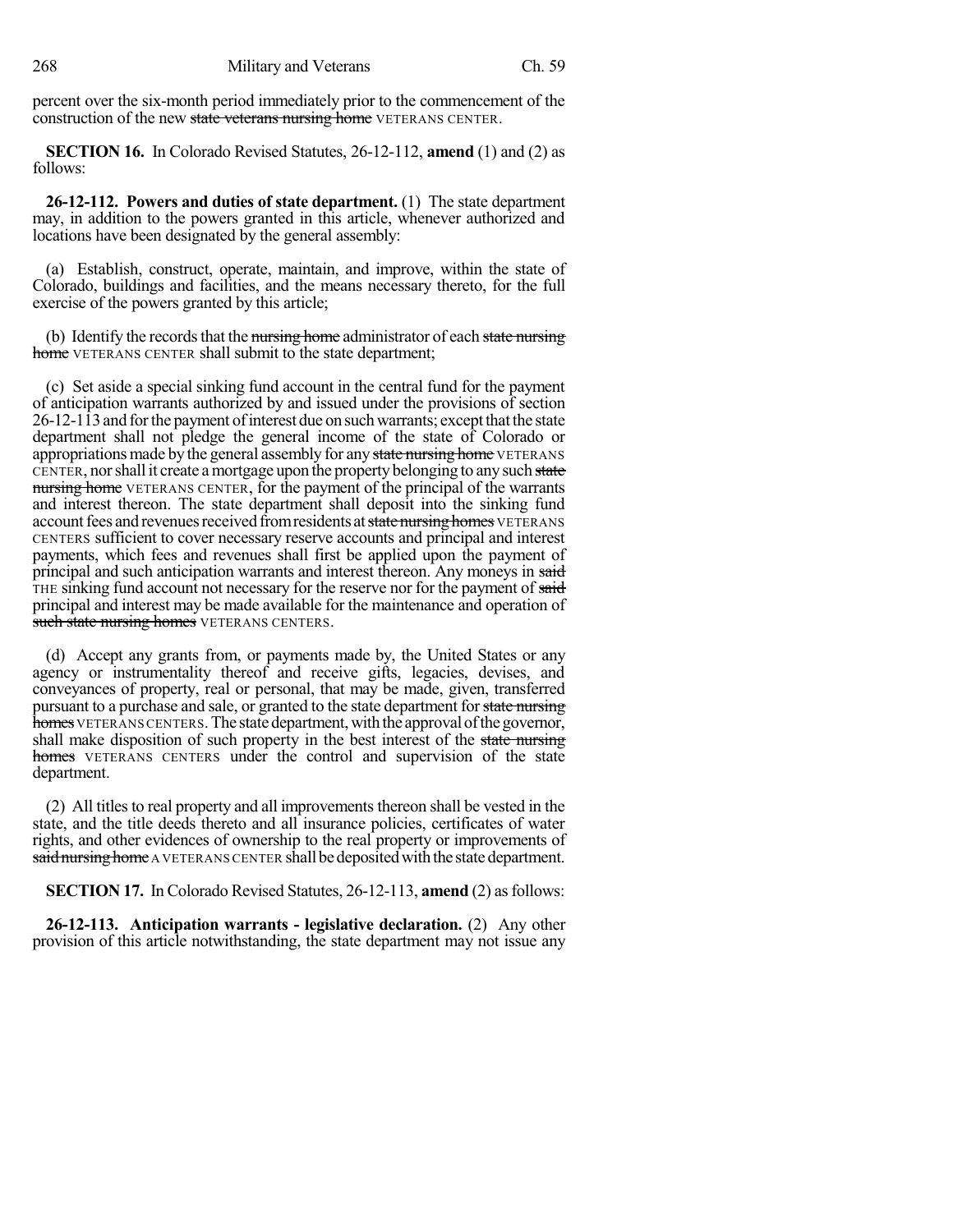anticipation warrants or otherwise borrow funds for the construction of additional state nursing homes VETERANS CENTERS, unless such THE construction of additional state nursing homes VETERANS CENTERS is specifically authorized by law.

**SECTION 18.** In Colorado Revised Statutes, 26-12-119, **amend** (1) asfollows:

**26-12-119. Contractual agreements.** (1) The state department is authorized to contract with any public or private entity for all or part of the operation or management of any state nursing home VETERANS CENTER in accordance with the "ProcurementCode", articles 101 to 112 oftitle 24,C.R.S., andwith part 5 of article 50 of title 24, C.R.S.

**SECTION 19.** In Colorado Revised Statutes, **amend** 26-12-120 as follows:

**26-12-120. Intestate estate - escheat.** (1) If a resident dies without legal heirs and without a will disposing of his or her estate, all of the property, real and personal, shall pass to the state of Colorado for the sole use and benefit of the state nursing home VETERANS CENTER in which the resident lived at the time of his or her death, subject to the provisions of section 25.5-4-302, C.R.S., and subsection (2) of this section.

 $(2)$ (a) The personal property and effects of deceased residents shall be taken into possession by the state nursing home administrator of the state nursing home VETERANS CENTER in which the resident lived at the time of his or her death and held in accordance with the rules of the state board.

(b) Such rules shall THE RULES OF THE STATE BOARD MUST provide for a sufficient period of time, not to exceed one year, in which the heirs of a deceased resident may make claim to the deceased resident's property and effects. If no A claimis NOT made to the property, the propertymay be sold, and the proceeds ofthe sale shall be placed in the benefit fund created by section 26-12-108 (2) for the personal use and benefit of other residents of the state nursing home VETERANS CENTER in which the resident lived at the time of his or her death, subject to claims as a result of appropriate judicial proceedings.

**SECTION 20.** In Colorado Revised Statutes, 26-12-121, **amend** (1) and (2) as follows:

**26-12-121. Veterans community living centers-local advisoryboards- rules - repeal.** (1) The state board, with input from the division within the state department that is responsible for state nursing homes OFFICE WITHIN THE DEPARTMENT RESPONSIBLE FOR THE OVERSIGHT OF VETERANS COMMUNITY LIVING CENTERS, shall promulgate rules to establish the requirements and procedures governing the creation and operation oflocal advisoryboards at each ofthe existing state nursing homes VETERANS CENTERS within the state department, located in Homelake, Florence, Rifle, Aurora, and Walsenburg, Colorado.

(2) Each local advisory board shall consist of at least five members. At least one of the members shall be a resident of the state nursing home or veterans nursing home VETERANS CENTER or a person who, at the time of his or her appointment, is a family member of a resident of the nursing home VETERANS CENTER.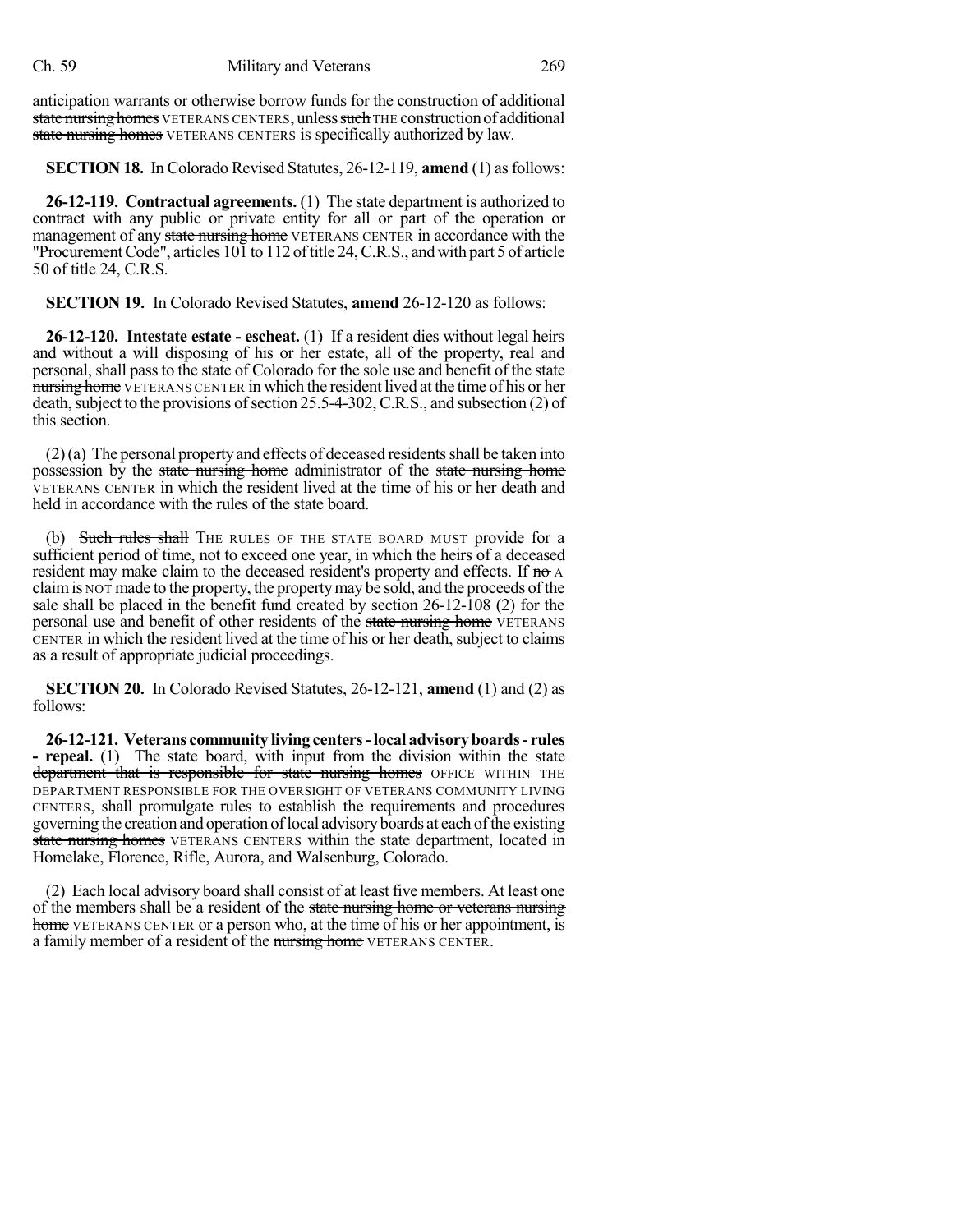**SECTION 21.** In Colorado Revised Statutes, **amend** 26-12-201 as follows:

### **26-12-201. Veterans community living centers authorized.**

(1) Repealed.

(2) (a) Subject to available appropriations, there is hereby authorized the establishment and construction of state nursing homes VETERANS CENTERS for veterans of service in the armed forces of the United States and their spouses, surviving spouses, or dependent parents. Each such state nursing home VETERANS CENTER shall be known as the Colorado state veterans nursing home A COLORADO VETERANS COMMUNITY LIVING CENTER, collectively referred to in this article as "state veterans nursing homes" "VETERANS CENTERS".

(b) State veterans nursing homes shall VETERANS CENTERS MUST be located at or near the city of Florence, at or near the city of Walsenburg, at or near the city of Rifle, and in Homelake.

(3) The state department shall evaluate any proposed sites for a state veterans nursing home NEW VETERANS CENTER to be constructed, leased, or purchased on or after July 1, 1998, in accordance with section 26-12-111.

(4) The state veterans nursing homes VETERANS CENTERS shall be designed and constructed so as to qualify for federal funding under the provisions of federal Public Law 88-450, as amended. The state veterans nursing homes VETERANS CENTERS shall be under the control and supervision of the state department, and they shall be operated so as to qualify for per diem payments from the United States veterans administration under the provisions of 38 U.S.C. sec. 1741.

**SECTION 22.** In Colorado Revised Statutes, **amend** 26-12-201.5 as follows:

**26-12-201.5. Veterans community living center at former Fitzsimons authorized - Fitzsimons veterans community living center advisory board.** (1) Subjectto available appropriations, there is herebyauthorized the establishment and construction of a state veterans nursing home VETERANS COMMUNITY LIVING CENTER on the site of the former Fitzsimons Army medical center.

(2) Preference for admission to the state veterans nursing home VETERANS CENTER authorized pursuant to subsection (1) of this section shall be given to any veteran who is not currently a resident in another state veterans nursing home VETERANS CENTER.

(3) and (4) (Deleted by amendment, L. 2000, p. 1552, § 30, effective August 2, 2000.)

(5) Construction of the facility A VETERANS CENTER authorized pursuant to subsection (1) of this section shall MUST begin no later than October 1, 2001, or upon receipt of the federal funding for such construction.

(6) Beginning in fiscal year 2004-05, and for each fiscal year thereafter, the state department is authorized to use general funds appropriated to cover any operational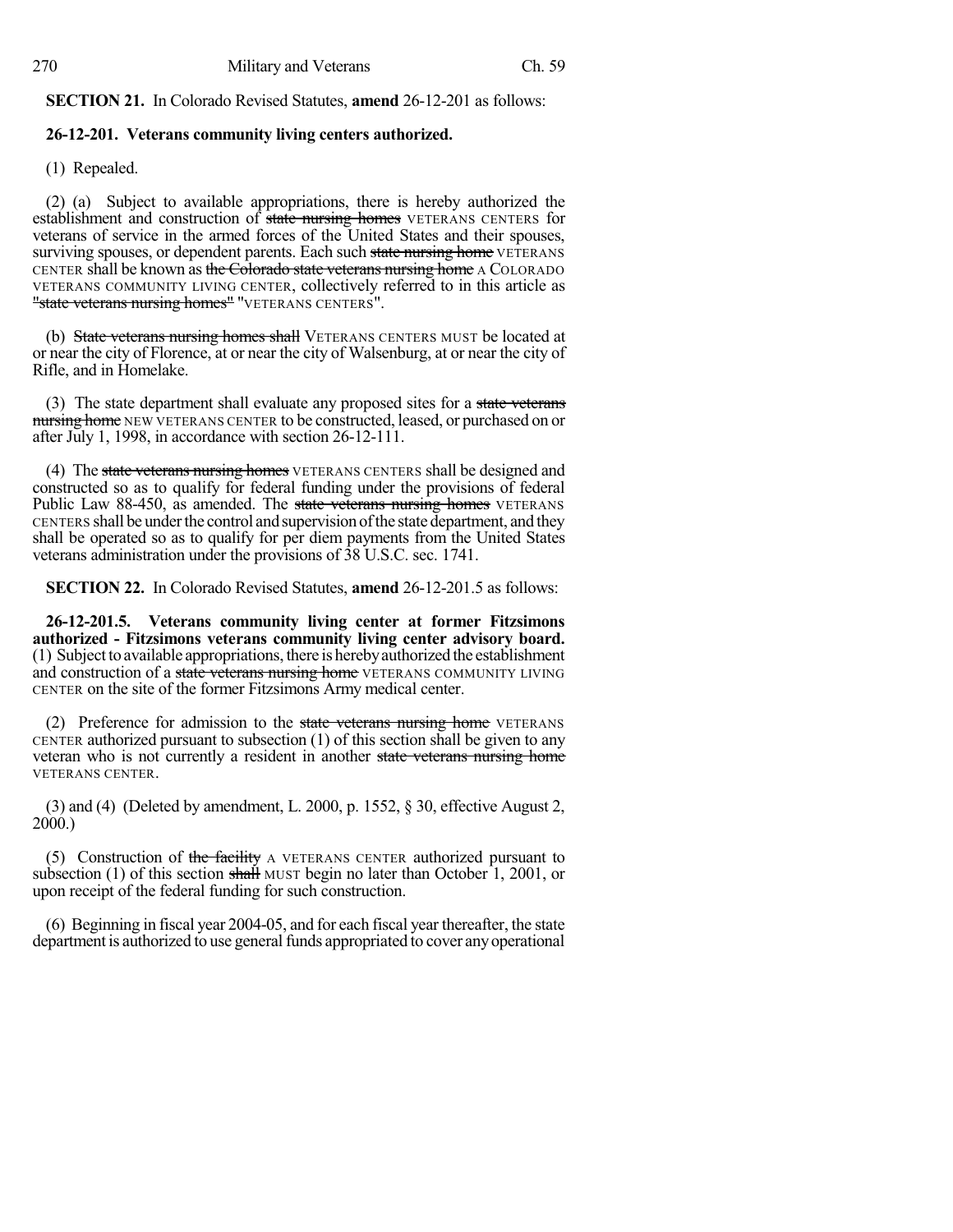shortfall incurred by the facility VETERANS CENTER after its construction and before it begins to generate revenues sufficient to cover its operational expenses.

(7) Repealed.

**SECTION 23.** In Colorado Revised Statutes, 26-12-202, **amend** (1) and (2) as follows:

**26-12-202. Walsenburg veterans community living center - contractual arrangement.** (1) For as long as the contract is in effect with the Huerfano county hospital district for the operation of the Walsenburg state veterans nursing home VETERANS COMMUNITY LIVING CENTER, the contract shall state that the home VETERANS CENTER is a separate entity for financial reporting purposes. The contract shall also state that the district is responsible for financial reporting, rate calculation, financial performance, compliance with all state and federal regulations, and compliance with section 20 of article X of the state constitution.

(2) The Walsenburg state veterans nursing home shall VETERANS COMMUNITY LIVING CENTER MUST remain a state-owned entity for purposes of qualifying for federal veterans assistance payments and other federal veterans programs.

**SECTION 24.** In Colorado Revised Statutes, 26-12-203, **amend** (1)(a), (2), and  $(3)$  (a) as follows:

**26-12-203. The Colorado veterans community living center at Homelake jurisdiction - definition.** (1) (a) The Colorado state veterans COMMUNITY LIVING center at Homelake, consisting of a state nursing home VETERANS CENTER, a domiciliary care unit, and the Homelake military veterans cemetery, referred to in this part 2 as the "VETERANS center", as transferred to the state department by the "Administrative Organization Act of 1968", is hereby declared to be a state home VETERANS CENTER for veterans of service in the armed forces of the United States and their spouses, surviving spouses, and dependent parents.

(2) The VETERANS center shall be under the control and supervision of the state department.

(3) For purposesofthissection, "domiciliarycare"meanstheprovisionofshelter, food, and necessary medical care on an ambulatory self-care basis:

(a) To assist anyindividual who is eligible for occupancy in the VETERANS center pursuant to sections 26-12-104 and 26-12-106 and who is suffering from an incapacitating disability, disease, or defect that preventssuch veteran fromearning a living, but that does not require hospitalization or nursing care services to attain physical, mental, and social well-being; and

**SECTION 25.** In Colorado Revised Statutes, **amend** 26-12-204 as follows:

**26-12-204. Sale of property.** (1) The executive director, with the approval of the state board, shall sell any real property at the VETERANS center declared to be surplus by the state board to the highest bidder on such terms and conditions as are deemed appropriate by the executive director for not less than the appraised value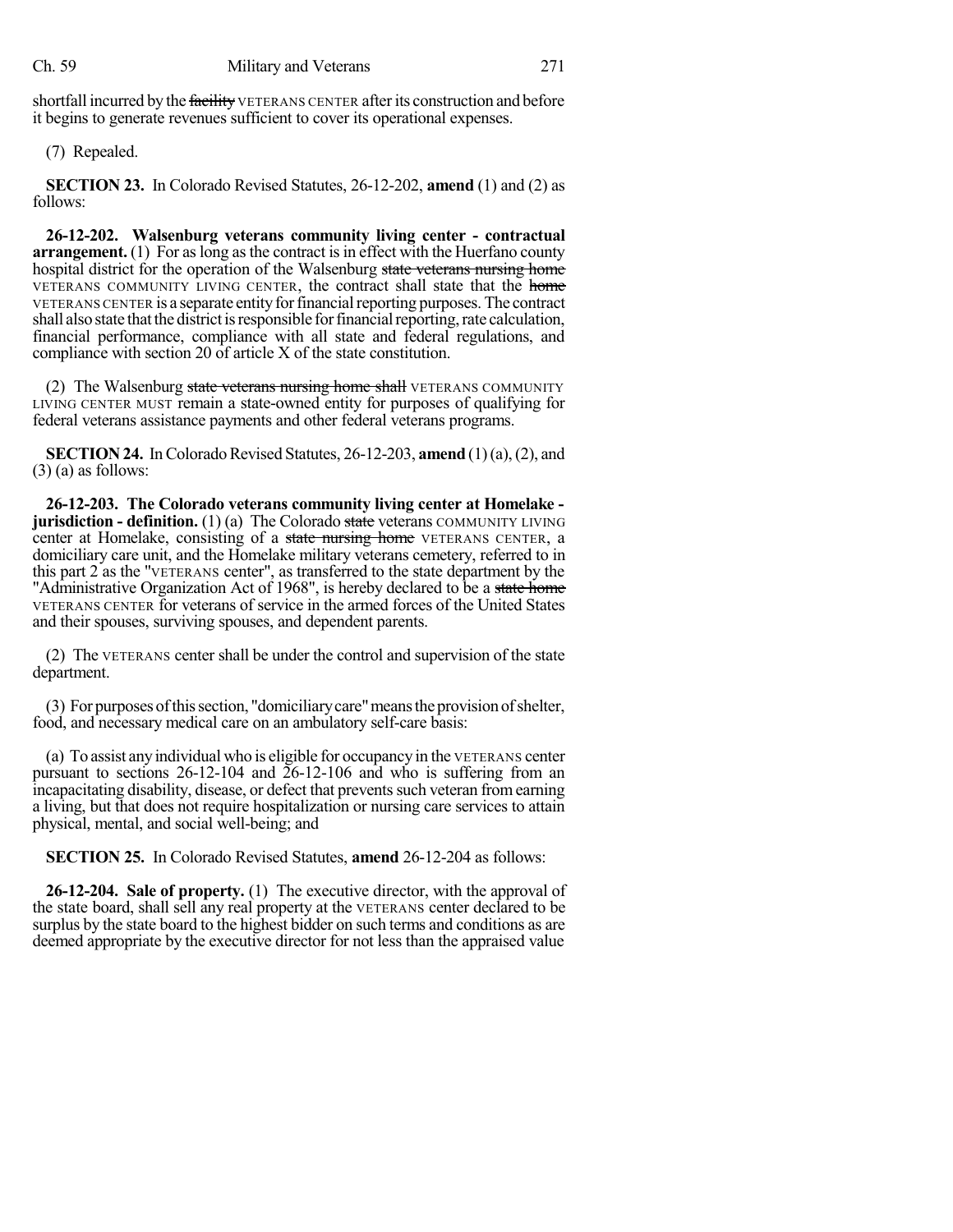thereof, as determined by an appraiser who is a member of the members appraisal institute (MAI), and to execute deeds of conveyance of such real property.

(2) Upon the sale of real property pursuant to subsection (1) of this section, the proceedsshall be deposited in the central fund and applied toward the retirement of any outstanding anticipation warrants.

**SECTION 26.** In Colorado Revised Statutes, 26-12-205, **amend** (1) (a) introductory portion and (2) (a) as follows:

**26-12-205. Homelake military veterans cemetery - definitions- fund - rules - notice of funding through gifts, grants, and donations- repeal.** (1) As used in this section, unless the context otherwise requires:

(a) "Cemetery" means the Homelake military veterans cemetery established and maintained at the VETERANS center pursuant to subsection (2) of this section, including:

(2) (a) The general assembly hereby authorizes the establishment and maintenance of the cemetery at the VETERANS center. The state department shall maintain the cemetery.

**SECTION 27.** In Colorado Revised Statutes, **amend** 26-12-207 as follows:

**26-12-207. Federal funds.** Whenever a law or rule pertaining to the veterans administration or any other federal law permits the state to receive federal funds for the use and benefit of the state nursing homes VETERANS COMMUNITY LIVING CENTERS, the executive director shall apply for and use such federal funds for the benefit of the state nursing homes VETERANS CENTERS.

**SECTION 28.** In Colorado Revised Statutes, **amend** 26-12-401 as follows:

**26-12-401. Definitions.** As used in this part 4, unless the context otherwise requires:

 $(1)$  "Board of commissioners" means the board of commissioners of state veterans nursing homes VETERANS COMMUNITY LIVING CENTERS created in section 26-12-402.

(2) "Division" means the division of state veterans nursing homes "OFFICE" MEANS THE OFFICE WITHIN THE STATE DEPARTMENT RESPONSIBLE FOR THE OVERSIGHT OF VETERANS COMMUNITY LIVING CENTERS, or itssuccessor agency, in the state department.

**SECTION 29.** In Colorado Revised Statutes, 26-12-402, **amend** (1), (2), (7), and (8) as follows:

**26-12-402. Board of commissioners of veterans community living centers creation - powers and duties.** (1) There is hereby created the board of commissioners of state veterans nursing homes VETERANS COMMUNITY LIVING CENTERS within the state department. The board of commissionersshall exercise its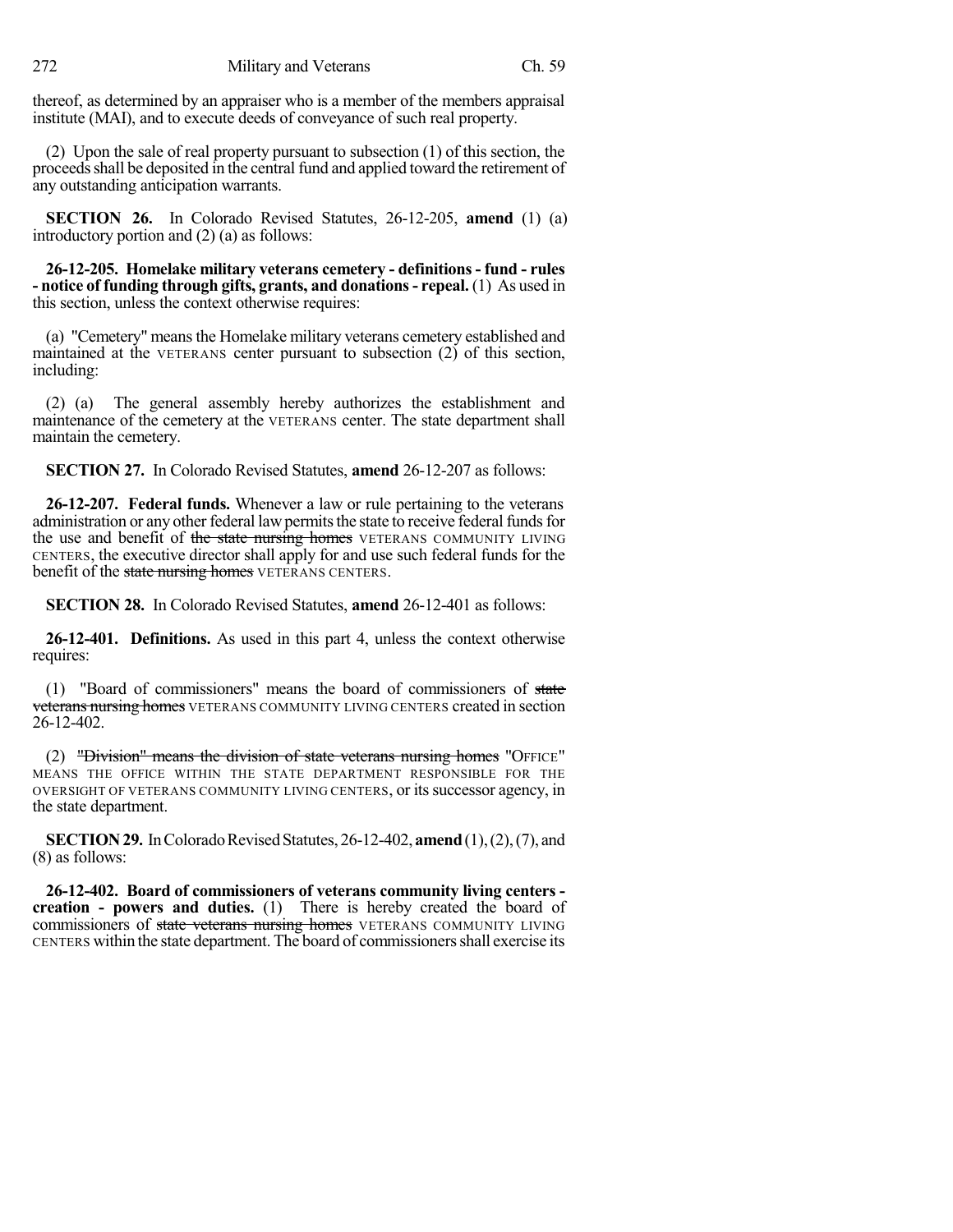powers, duties, and functions under the state department as if it were transferred to the state department bya **type 2** transfer underthe provisions ofthe "Administrative Organization Act of 1968", article 1 of title 24, C.R.S.

(2) The functions of the board of commissioners are to:

(a) Advise the division OFFICE and the state veterans nursing homes VETERANS CENTERS locatedinHomelake, Florence,Rifle,Aurora, andWalsenburg,Colorado;

(b) Provide continuity, predictability, and stability in the operation of the state **veterans nursing homes** VETERANS CENTERS; and

(c) Provide guidance to future administrators at the state veterans nursing homes VETERANS CENTERS based on the collective institutional memory of the board of commissioners.

(7) The board of commissioners shall:

(a) Endeavor to ensure that the highest quality of care is being provided at the state veterans nursing homes VETERANS CENTERS and that the financial status of the homes VETERANS CENTERS is maintained on a sound basis;

(b) Obtain information concerning the following:

(I) The status of the central fund, as described in section 26-12-108, and the progress of capital construction projects that are proposed or underway; and

(II) Issues of resident care arising from sources, including but not limited to department of public health and environment surveys, veterans administration surveys, consultant contractor reports, plans of correction to both surveys and consultant reports, vacant position reports, and reports from the division;

(c) Have direct access to any consulting contractor working with the state veterans nursing homes VETERANS CENTERS and obtain written and oral reports;

(d) Have direct access to the executive director of the state department and the state board for the purposes of alerting state department policymakers of potential problems in state veterans nursing homes VETERANS CENTERS and establishing effective working relationships and lines of communication with the state department and state board at all levels;

(e) Have the authority to visit and review the operation of the state veterans nursing homes VETERANS CENTERS;

(f) Participate in any request for A proposal panel that selects division-wide consulting firms for the state veterans nursing homes VETERANS CENTERS;

(g) Have authority to review and comment on rules promulgated by the state department and the state board concerning the state veterans nursing homes VETERANS CENTERS before the rules are submitted for public comment;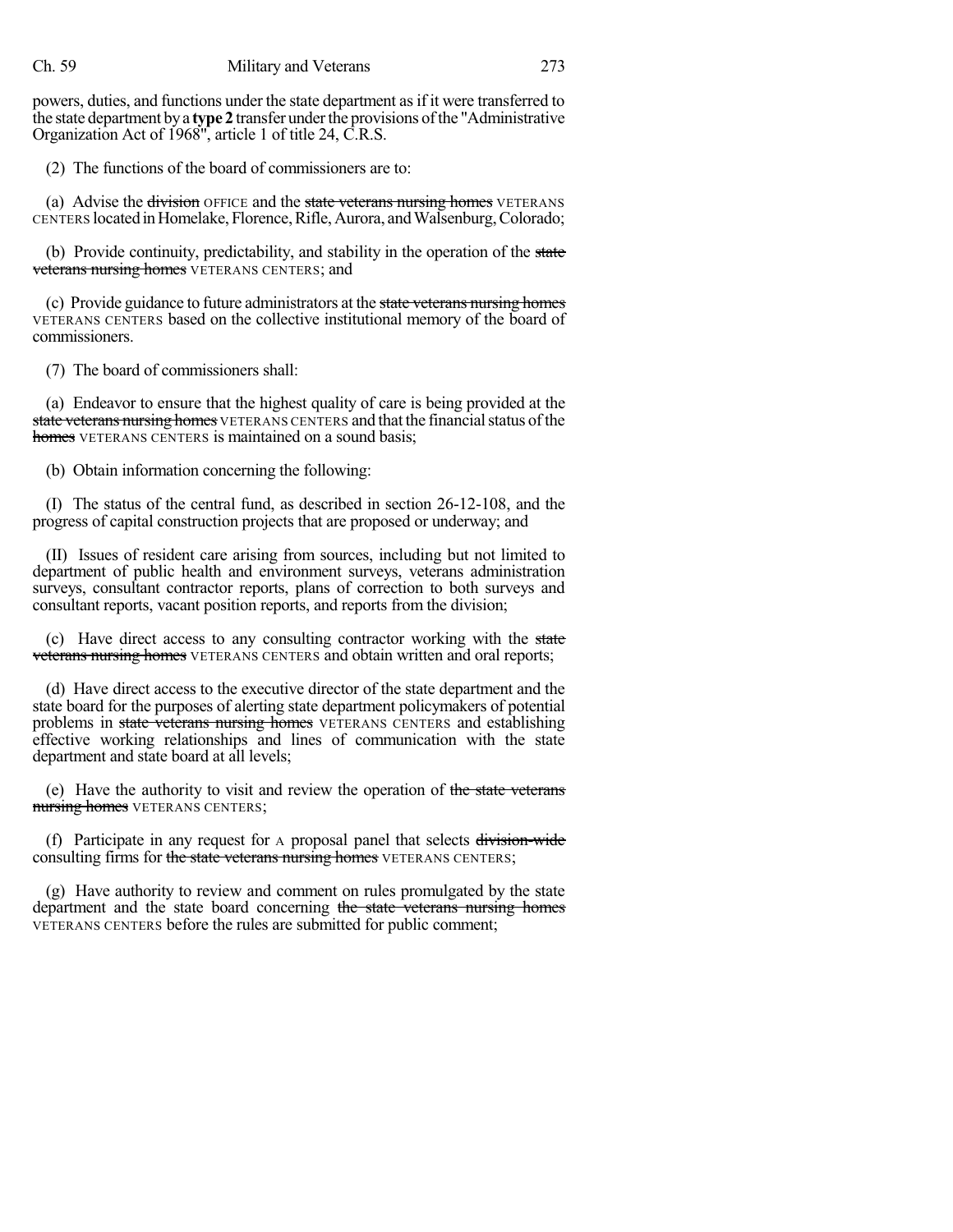(h) Meet as often as necessary but not less than three times per year; and

(i) (I) On or before January 1, 2008, and on or before each January 1 thereafter, make an annual report of issues and recommendations developed by the board of commissioners to the executive director of the state department and the governor; and

(II) Transmit electronic versions of each annual report to:

(A) The members of the general assembly who sit on the health and human services committees COMMITTEE OF THE SENATE, THE PUBLIC HEALTH CARE AND HUMAN SERVICES COMMITTEE OF THE HOUSE OF REPRESENTATIVES, and the state, veterans, and military affairs committees of the senate and the house of representatives, or any successor committees; and

(B) The members of the state board of veterans affairs.

(8) Nothing in this part 4 shall be construed to abridge, amend, orsupersede any provision of a contractual agreement that the state department has entered into with any of the state veterans nursing homes VETERANS CENTERS.

**SECTION 30.** In Colorado Revised Statutes, 27-90-111, **amend** (3) (e) as follows:

**27-90-111. Employment of personnel - screening of applicants disqualifications from employment.** (3) The employment screening and disqualification requirements in this section apply to the following facilities or programs operated by the department:

(e) State veterans nursing homes VETERANS COMMUNITY LIVING CENTERS operated pursuant to article 12 of title 26, C.R.S.;

**SECTION 31.** In Colorado Revised Statutes, 28-5-703, **amend** (1) (b) and (4) (a) as follows:

**28-5-703. Rules - duties.** (1) (b) Any rules adopted by the board of human services in accordance with the requirements of the "State Administrative Procedure Act", article 4 of title 24, C.R.S., relating to county veterans service offices and veterans affairs other than the state veterans nursing homes VETERANS COMMUNITY LIVING CENTERS shall be enforceable and shall be valid until amended or repealed by the adjutant general.

(4) The board shall serve in an advisory capacity to:

(a) The state board of human services and the department of human services regarding the operations and maintenance of state veterans nursing homes VETERANS COMMUNITY LIVING CENTERS operated pursuant to article 12 of title 26, C.R.S.;

**SECTION 32.** In Colorado Revised Statutes, 28-5-709, **amend** (1) (b) (I) as follows: